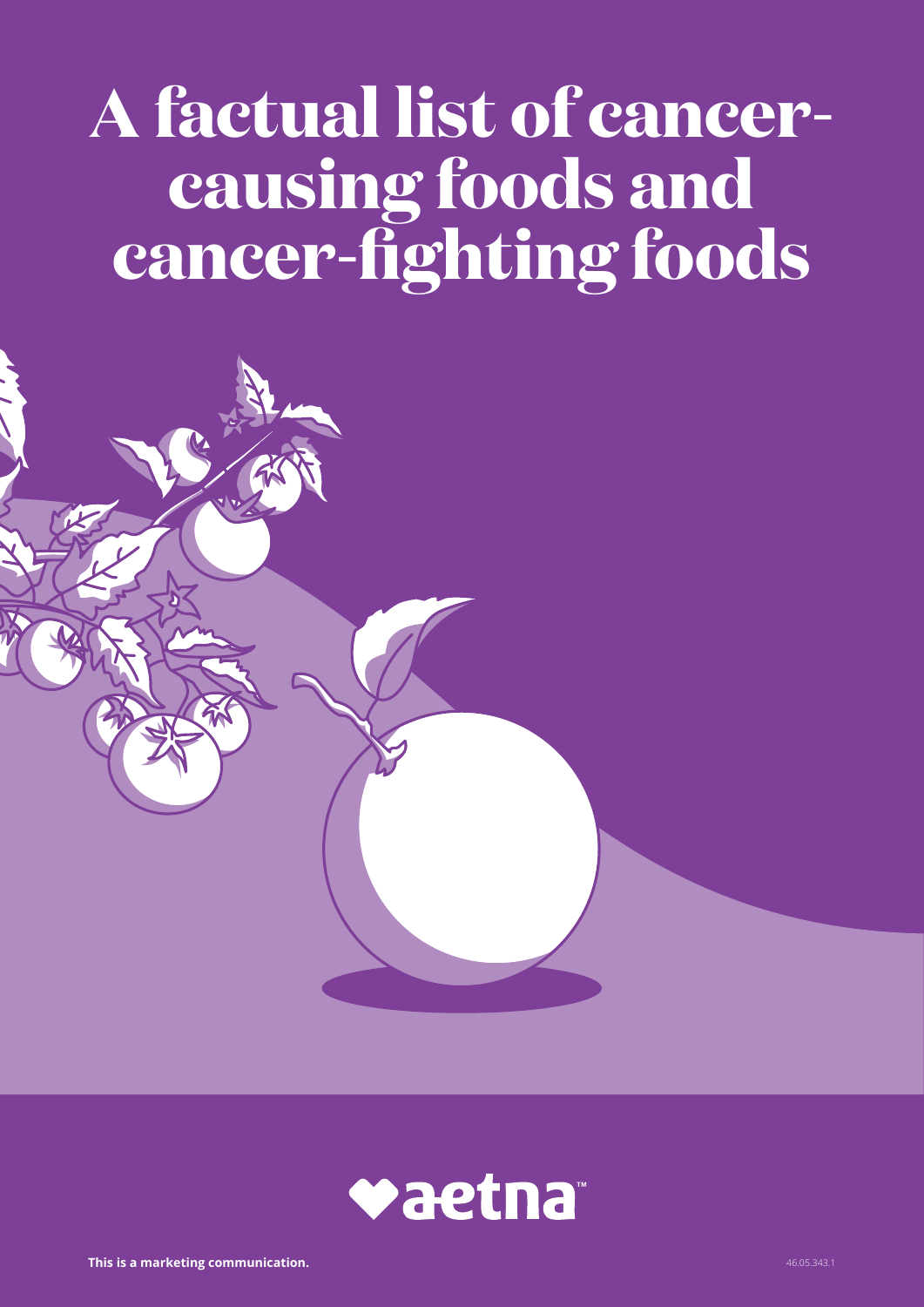

Learn to eat mindfully, understanding the carcinogenic or anticarcinogenic properties of various foods.

In your mission to better health, you<br>
may have come across articles abour<br>
"cancer-fighting superfoods' and<br>
"cancer-causing foods'. Unfortunately<br>
these are often unsubstantiated or<br>
poorly researched so there is a lot o may have come across articles about 'cancer-fighting superfoods' and 'cancer-causing foods'. Unfortunately, these are often unsubstantiated or poorly researched so there is a lot of unreliable information online. So, how can people find reliable information on cancer-related nutrition?

We're committed to providing you with reliable, substantiated facts so you can make the necessary changes to your lifestyle, from maintaining a healthy diet to kicking unhealthy habits. This article provides information on cancer-causing and cancer-fighting foods that are backed up by research from authoritative sources – such as the World Health Organization (WHO) and Cancer Research UK – so that you can eat mindfully, understanding the carcinogenic or anticarcinogenic properties of various foods.

Eating the right foods and filling your body with the minerals and nutrients it needs to thrive is not only beneficial for your dental and gut health, but it can also help reduce your chances of developing specific types of cancer.

## **Cancercausing foods**

### **Processed meat**

According to the World Health Organization, there is ["convincing](https://www.who.int/features/qa/cancer-red-meat/en/)  [evidence"](https://www.who.int/features/qa/cancer-red-meat/en/) that processed meat causes cancer. Classified as a Group 1 carcinogen, it is connected specifically to colorectal and stomach cancer.

Examples of processed meats that have carcinogenic properties include: Frankfurter hotdogs, ham, sausages, corned beef, beef jerky and canned or lunch meat.

#### **Alternatives:**

White fish, white meat such as chicken or turkey, or meat substitutes such as Quorn, tofu or seitan.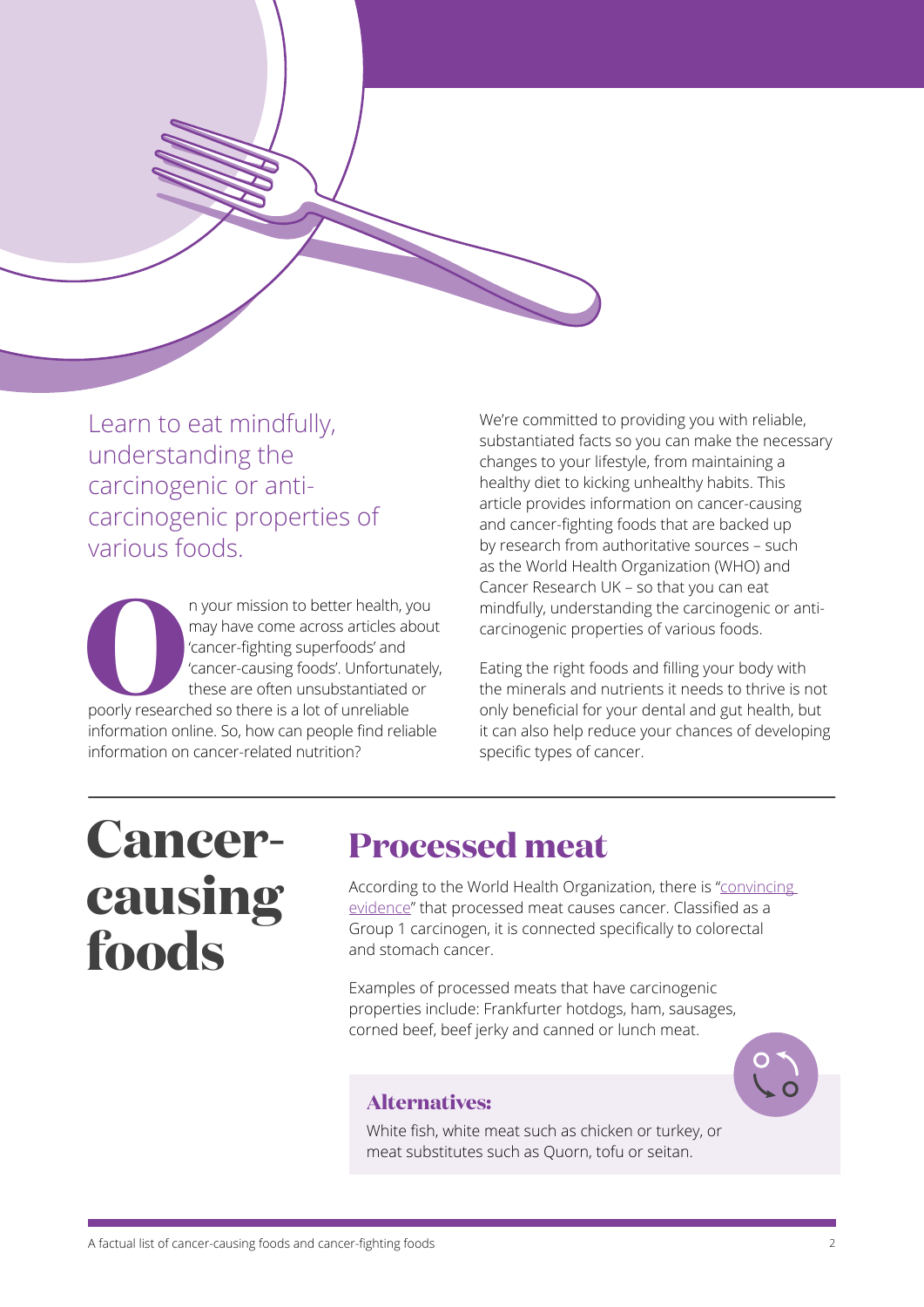### **Red meat**

Only marginally better for us than processed meat, red meat is classified as Group 2A, ["probably](https://www.who.int/features/qa/cancer-red-meat/en/)  [carcinogenic to humans"](https://www.who.int/features/qa/cancer-red-meat/en/). The strongest link between eating red meat and cancer is colorectal cancer, however, there is also evidence of links to both pancreatic and prostate cancer.

[Cancer Council](https://wiki.cancer.org.au/policy/Position_statement_-_Meat_and_cancer_prevention) recommend that, to reduce your risk of cancer, you should eat no more than 65- 100g of cooked red meat per week.

#### **Barbecues and charred meat**

"Some research suggests that burnt or charred meat may increase the risk of cancer. Substances called heterocyclic amines are formed in foods that are cooked at high temperatures and blackened or charred. In animal studies, heterocyclic amines are proven to cause cancer. However, the evidence in human studies is not clear."



#### **Alternatives:**

Swap red meat for beans, pulses, white meat or fish.

[Cancer Council](https://www.cancercouncil.com.au/21639/cancer-prevention/diet-exercise/nutrition-diet/fruit-vegetables/meat-and-cancer/)

#### **Alcohol**

Many of us enjoy the occasional drink, some of us more than others. However, the medical advice is to reduce your alcohol intake to as little as possible. Alcohol is classified as a [Group 1 carcinogen,](https://monographs.iarc.fr/list-of-classifications) which means there is [sufficient evidence](https://publications.iarc.fr/62) of carcinogenicity in humans.

The forms of cancer that are particularly linked to alcohol consumption are cancer of the [mouth, throat, oesophagus, breast,](https://www.cancerresearchuk.org/about-cancer/causes-of-cancer/alcohol-and-cancer/does-alcohol-cause-cancer)  [liver, stomach and bowel.](https://www.cancerresearchuk.org/about-cancer/causes-of-cancer/alcohol-and-cancer/does-alcohol-cause-cancer)

The cancer risk associated with alcohol is thought to be dose [dependent](https://www.ncbi.nlm.nih.gov/pubmed/27039752) in some forms of cancer. That is, consuming one glass of wine with dinner every now and then does not have as much of a negative effect as binge-consuming several units of alcohol in one sitting. In fact, [one study](https://pubs.niaaa.nih.gov/publications/arh23-1/15-24.pdf) suggests that moderate consumption of red wine can be linked to a lower overall mortality and reduced risk of coronary heart disease and stroke.

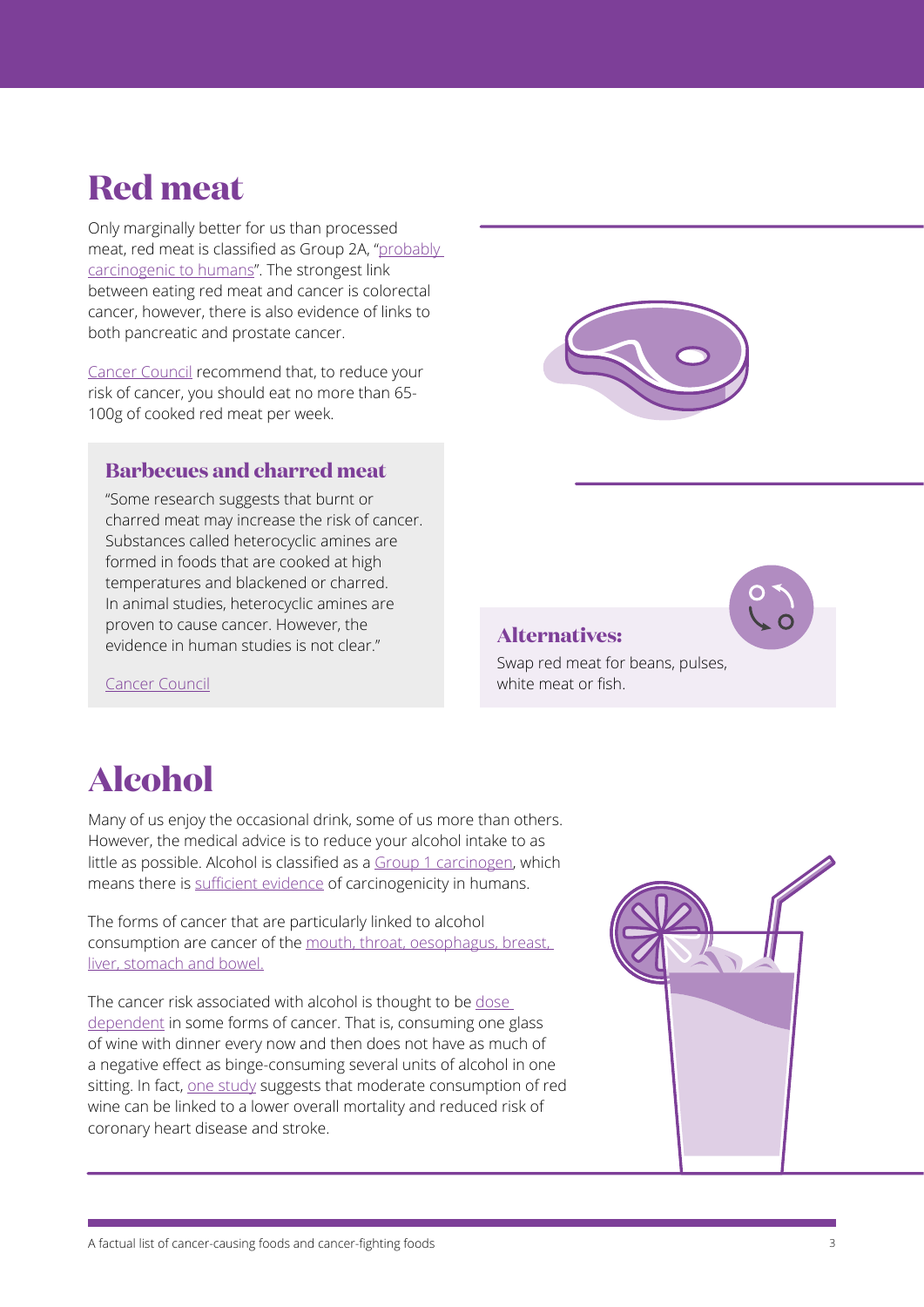### **Salted fish (Chinese style)**

Salting is a traditional method of preserving food – especially fish – frequently used in South-East Asia and China. This method of preserving unfortunately results in the production of carcinogenic [by-products,](https://www.wcrf.org/sites/default/files/Preservation-and-processing-of-foods.pdf) meaning it can cause cancer in humans. [Chinese-style salted fish](https://www.ncbi.nlm.nih.gov/books/NBK304384/) is a Group 1 carcinogen, like processed meat.

#### **Alternatives:**

Fresh fish or seafood such as prawns, mussels or squid.



#### **Sugary drinks or non-diet soda**

Obesity is a major risk factor for [several cancers](https://www.cancerresearchuk.org/about-cancer/causes-of-cancer/obesity-weight-and-cancer/does-obesity-cause-cancer), and as such it is important to maintain a healthy weight. This can be achieved through a balanced diet that incorporates all food groups. If consumed regularly, sugary drinks can lead to weight gain and, in excessive amounts, obesity.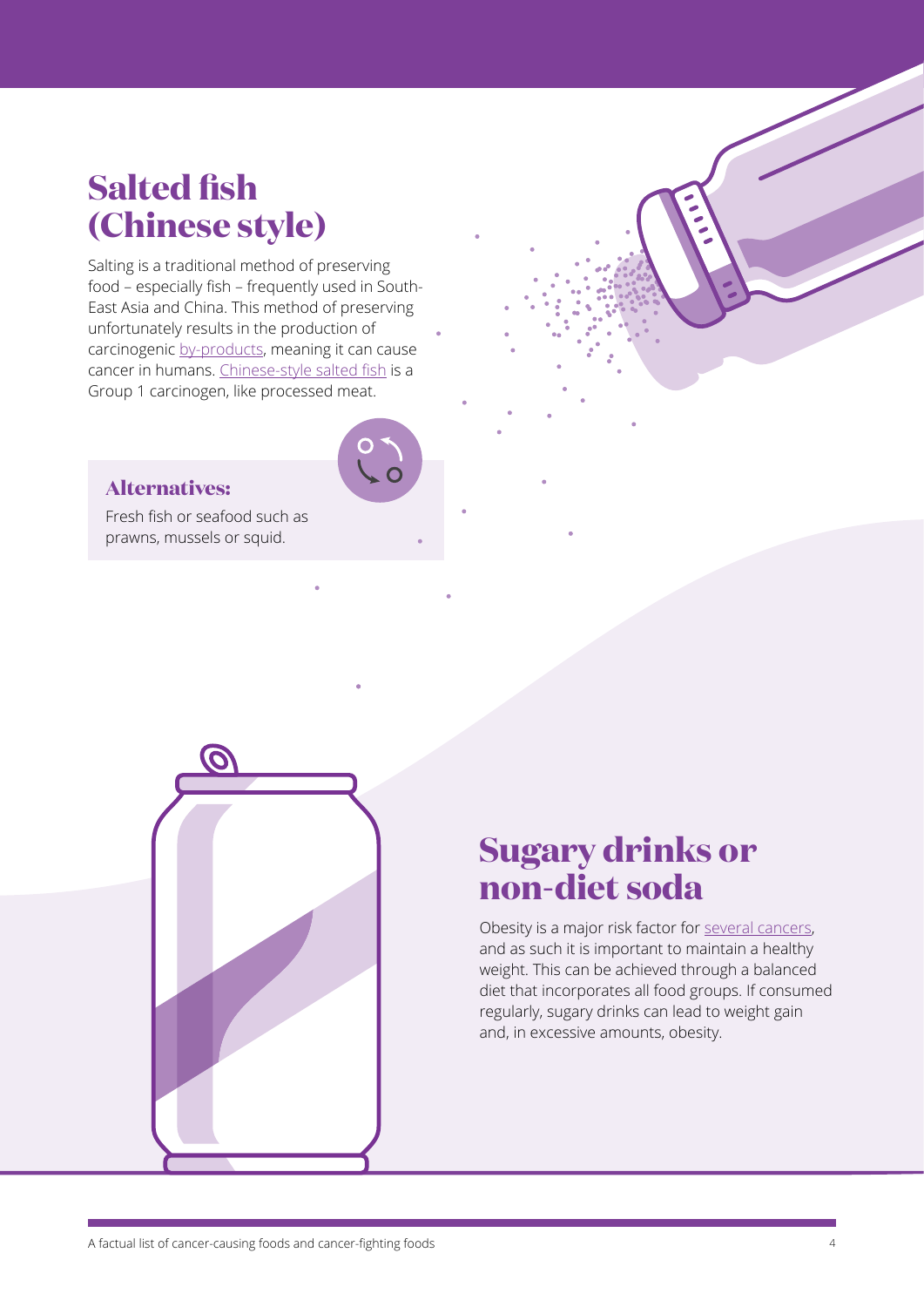#### **Fast food or processed foods**

Greater body fatness is a [cause of many cancers.](https://www.wcrf.org/dietandcancer/recommendations/limit-fast-foods-fat-sugar)  [The World Cancer Research Fund](https://www.wcrf.org/dietandcancer/recommendations/limit-fast-foods-fat-sugar) recommends limiting 'fast foods' and other processed foods high in fat, starches or sugars, as this helps control calorie intake and maintain a healthy weight.

Not only can removing or reducing carcinogenic foods in your diet help reduce the risk of cancer, it can help you maintain a healthy weight, improve your focus and aid general well-being. For ideas on how to maintain a healthy diet while you're at work, read [7 healthy eating tips for the office.](https://www.aetnainternational.com/en/about-us/explore/fit-for-duty-corporate-wellness/eat-healthy-at-work-7-healthy-eating-tips-for-the-office.html)

#### **Alternatives:**

Homemade sandwiches on wholegrain bread, sushi or salads.



## **Cancerfighting foods**

### **Fruit and vegetables**

[Cancer Council](https://www.cancercouncil.com.au/1in3cancers/lifestyle-choices-and-cancer/fruit-vegetables-and-cancer/#Y0hJhUflOkjOLj6p.99) tell us that fibre-rich diets, which are achieved by eating adequate servings of fruit and vegetables every day, can help prevent one in [six bowel cancer cases](https://www.cancercouncil.com.au/1in3cancers/lifestyle-choices-and-cancer/fruit-vegetables-and-cancer/#Y0hJhUflOkjOLj6p.99). Eating the recommended five servings of fruit and veg a day can help to reduce your risk of oesophageal, lung and some forms of mouth and throat cancer.

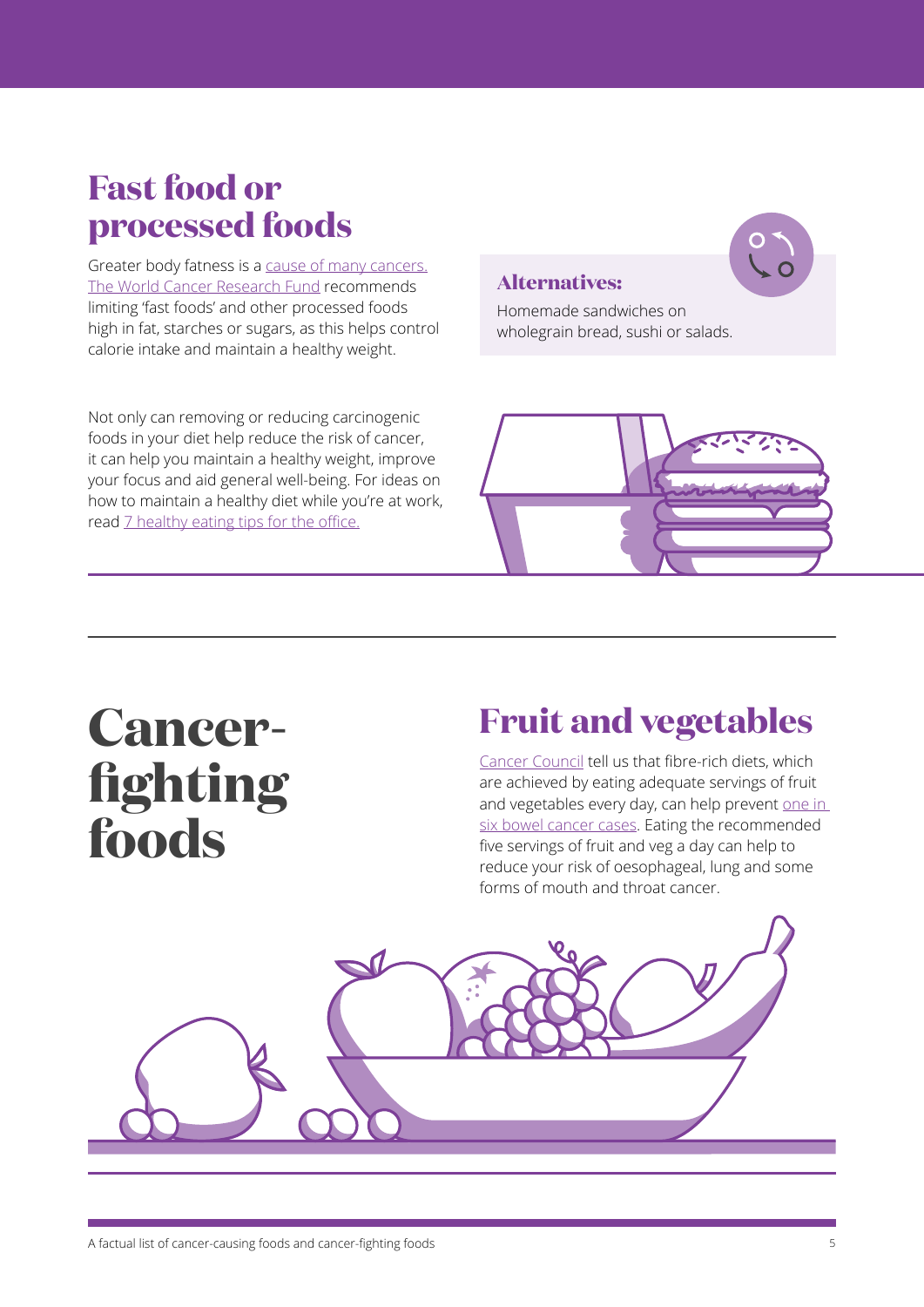#### **Tomatoes**

Tomatoes contain high amounts of lycopene – a chemical that offers "[moderate protection](https://www.cancercouncil.com.au/1in3cancers/lifestyle-choices-and-cancer/fruit-vegetables-and-cancer/#Y0hJhUflOkjOLj6p.99)" against prostate cancer for those who consume large amounts of raw tomato. If you can introduce more tomato into your diet, be it raw, tinned or cooked, it decreases your chances of getting prostate cancer. This is particularly relevant to men over 50, as this is the age at which the risk of [prostate cancer increases](https://prostatecanceruk.org/prostate-information/are-you-at-risk).

### **Garlic**

Not only does garlic add flavour to many meals, it is also anti-carcinogenic. According to research [by Cancer Council Australia](https://wiki.cancer.org.au/policy/Position_statement_-_Fruit,_vegetables_and_cancer_prevention), high levels of allium vegetables (such as onions, garlic and shallots) reduce the risk of stomach cancer. They state that garlic "probably" protects against bowel cancer.

Add more garlic into your diet by making fresh, homemade dishes for lunches and dinners rather than shop-bought ready meals. Meals like stirfries, chicken hot pots (a warm broth with chicken, vegetables and noodles or potatoes cooked in a single pot), and oven-baked fish dishes can all be made using plenty of garlic.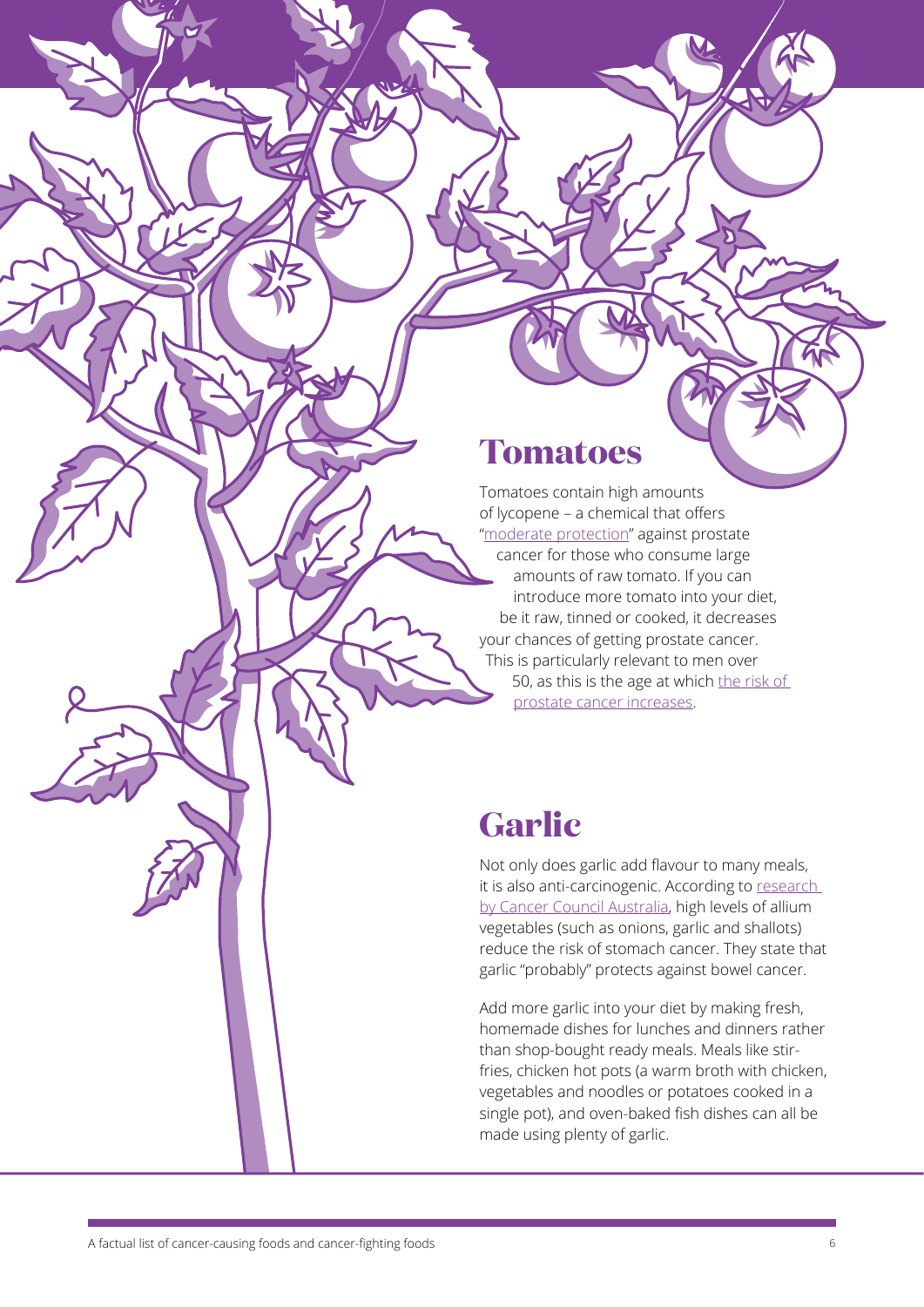### **Citrus fruits**

[Research suggests](https://www.ncbi.nlm.nih.gov/pmc/articles/PMC4616874/) that citrus intake may significantly reduce risk of oesophageal cancer. [A review](https://www.ncbi.nlm.nih.gov/pubmed/18824947) looking at nine studies also found that a greater intake of citrus fruits was linked to a reduced risk of pancreatic cancer. [Another review](https://www.ncbi.nlm.nih.gov/pubmed/18373174)  showed that a high intake of citrus fruit (at least three servings per week) reduced the risk of stomach cancer by 28%. To make sure you're eating enough citrus fruits, try putting lemon slices in your tea, dressing a salad with lime and eating grapefruit for breakfast.

Eating the right foods is not only beneficial for your dental and gut health, but it can also help reduce your chances of getting specific types of cancer **99** 

### **Carrots**

They may not help you see in the dark, but there is "[suggestive evidence](https://wiki.cancer.org.au/policy/Position_statement_-_Fruit,_vegetables_and_cancer_prevention)" that carrots can in fact, lower the risk of cervical cancer. High in vitamin A and antioxidants, carrots are also high in fibre, which can help keep you regular and minimise the risk of bowel cancer. To make sure you're eating enough carrots, try eating snacks such as carrot sticks and hummus. A quick and tasty snack, they're also easy to eat at your desk or on-the-go.

### **Wholegrains**

There is [strong evidence](https://www.wcrf.org/sites/default/files/Wholegrains-veg-and-fruit.pdf) that eating wholegrains helps to protect against colorectal cancer. Wholegrains contain dietary fibre and include brown rice, wholegrain bread, quinoa, spelt, rye and oats. As well as protecting against some types of cancer, they are also known to improve digestion and reduce cholesterol levels.

For those reading a printed version of this PDF, head to **[aetnainternational.com/en/](http://aetnainternational.com/en/about-us/explore/fit-for-duty-corporate-wellness)  [about-us/explore/fit-for-duty-corporate](http://aetnainternational.com/en/about-us/explore/fit-for-duty-corporate-wellness)[wellness](http://aetnainternational.com/en/about-us/explore/fit-for-duty-corporate-wellness)** to access links to related articles.